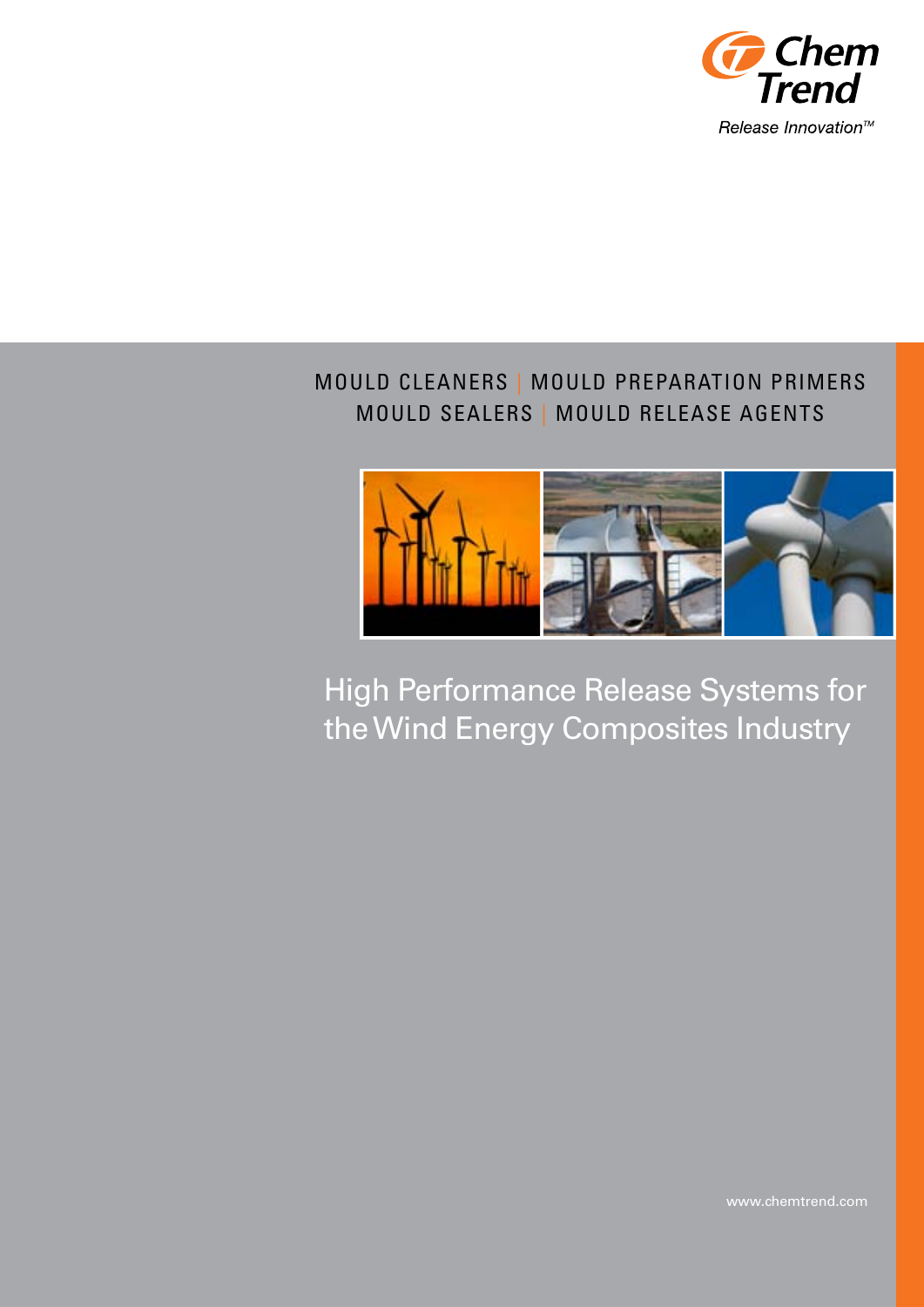## **CHEMLEASE® RELEASE AGENTS for Wind Energy Composites**

Demolding any part can be defined as a point of critical performance in any composites manufacturing process, but this is especially true for large, high performance composites structures such as wind blades and nacelles. Our Chemlease® brand of mould release agents have provided a competitive advantage to many wind energy composite manufacturers with water- and solvent-based release agent solutions that can maximize productivity whist meeting the most demanding of specifications and operating conditions. Chemlease® release agents for wind energy composites manufacturers provide:

- • Excellent multiple part release with polyester, epoxy or PU systems for resin infusion, pre-preg and wet lay manufacturing
- Reduced build-up in the mould cavity
- Optimal surface finish quality and gloss level. in conjunction with the appropriate Chemlease® mould preparation products
- Water- or solvent-based products
- • Compatibility with secondary operations such as gluing and painting
- Lower scrap rates
- Less downtime
- **Higher quality parts**
- Low VOC emissions
- • Cleaner, safer environments

For fifty years, Chem-Trend's reputation has been built on a foundation of providing value and service. Chem-Trend has a singular focus of developing and manufacturing innovative release products for use in the composite, polyurethane, die cast, thermoplastic, tire, general rubber and rotational moulding industries. We become directly involved in our customers' processes and apply our development expertise to provide our customers with tailored solutions to their unique problems that improve overall productivity and quality. At the core of our business are industry-standard mould release agents, die lubricants, tire paints and purging compounds engineered to maximize productivity while delivering high-quality finished parts.

> When customers purchase Chem-Trend's Chemlease® release agents, they also gain access to a worldwide support network of industry professionals committed to providing the right product for their application. We make our global expertise available locally to our customers through our sales, technical and support professionals. Our production facilities use leading development, testing and production equipment and processes to assure consistent batch-to-batch products. Do you have a unique application that requires something more? Chem-Trend can custom formulate solutions to meet your unique needs.

# Chemlease® Composites Release Systems

Where Innovation Meets Application

# Specialized Products from Chem-Trend

**For Wind Energy Applications** 

For more information on specific Chem-Trend products, visit **www.chemtrend.com** or contact your nearest Chem-Trend sales office or distributor.



# **BUILDING A REPUTATION**

Working with Chem-Trend's Composites team goes far beyond just obtaining product. We are committed to bringing you premier Chemlease® mould release agents and ancillary products such as mould cleaners, mould sealers/primers and other mould maintenance products. That is because each product that we develop brings with it Chem-Trend's fifty years of working hand-in-hand with customers at the shop floor level through our on-site service to help solve their manufacturing production problems. Included with each of our products is our obsession with quality and concern for HSE issues as witnessed by our multiple facility certifications such as: ISO-9001, ISO-14001 and OHSAS 18001. Our manufacturing facilities, sales and service offices cover the world, with a global distribution network offering our products and services to meet the needs of the composites industry.

Chem-Trend's composites technical centre, located in Howell, Michigan, with additional product development laboratories in Europe and technical service laboratories in South America and Asia, is an excellent example of our commitment to providing our customers with greater value. Chem-Trend's test facilities house pilot equipment that allows us to simulate a production environment for product development and quality testing before products reach the customer. This is an investment we've made so that our customers know when they choose Chem-Trend's Chemlease® brand they have products that have truly been around the world and are ready to go to work for them.

Chem-Trend ensures customer satisfaction by focusing on productivity and performance of our products in support of our customers' manufacturing processes. It's an approach that has provided our customers with the best service and support available in the industry today.

Putting it all together—that's Performance.

That's the value of Chem-Trend.

# CLEANERS | PRIMERS | SEALERS | RELEASE AGENTS



# **ANCILLARY COMPOSITES PRODUCTS**

Innovation doesn't end with our release agent technology. A comprehensive line of support products works in unison with our release agents to help maximize productivity, quality and profitability. Chem-Trend's support products have decades of proven performance in some of the world's largest wind energy composites moulding operations. Chem-Trend's system approach to product development has allowed us to co-develop a series of complimentary mould cleaners, sealers, mould preparation products and internal mould release additives that maximize overall release performance. With our industry leading release agents, a dedicated team of professionals is available to work with customers to determine just the right combination of preparation products for your application. Chem-Trend's mould cleaners, primers and sealers can make the difference between making it and making it profitably.



# **Support PRODUCTS for COMPOSITES moUlding**

# **mould cleaners**

## **mould sealers/ preparation products**

Chem-Trend offers a complete line of water-based and solvent-based mould cleaners designed to address the needs of virtually any type of composites manufacturing process. Chem-Trend's Chemlease® mould cleaners are formulated to powerfully but safely attack resinous mould build-up. These highly engineered cleaners are designed to remove waxes, silicones, contaminants, and resin residues from both pre-production mould preparation and in-line moulding applications.

Chem-Trend's Chemlease® sealers and preparation primers provide a durable barrier to seal any microporosity present in the mould and help prevent mechanical and chemical attack on the mould surface during moulding operations. These products are an excellent solution for preparing new tooling and providing an effective base for enhancing release of difficult to release mould surfaces. Chemlease® mould sealers and preparation primer products have been formulated to work most efficiently in a system approach in combination with Chemlease® release agents in preproduction or in-line production touch-up applications. Chem-Trend can provide both gloss and matte surface finish mould preparation primers, depending upon part surface finish requirements.

# CLEANERS | PRIMERS | SEALERS | RELEASE AGENTS

Chem-Trend offers a complete line of Chemlease® brand mould preparation products designed to meet the needs of virtually any applicable composites manufacturing process.